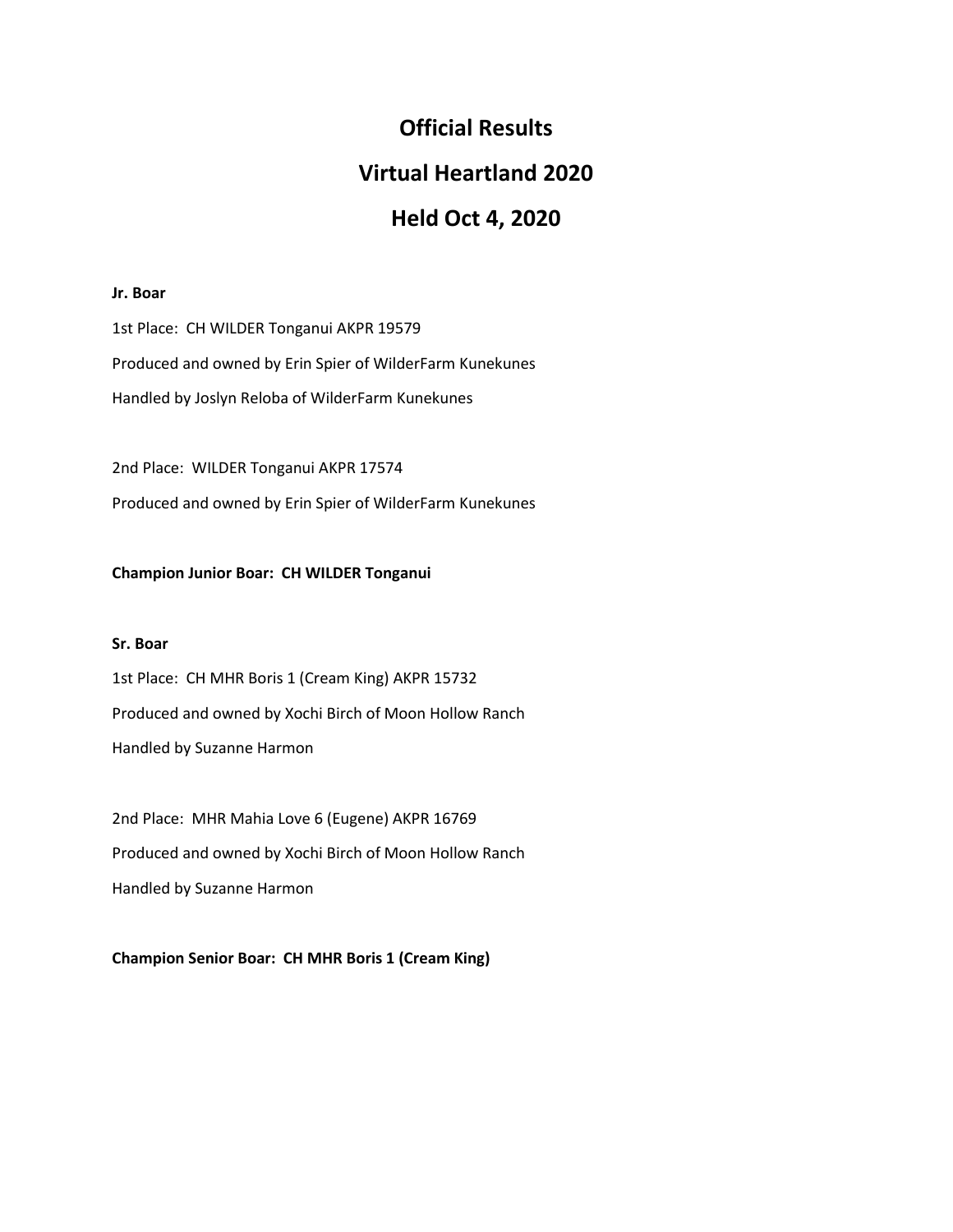#### **Jr. Yearling Boar**

1st Place: CH EIF Mahia Love 2 (Earl) AKPR 13728 Produced by Andy Johnson & Loreen Milbrath of East Island Farm Owned and handled by Mitchell Eastwood of Puget Sound Pastures

2nd Place: CVF Ru 4 (Roman) AKPR 13947 Produced and owned by Chris Brose of Cedar Valley Kunekunes Handled by Libby Brose of Cedar Valley Kunekunes

## **Champion Jr. Yearling Boar: CH EIF Mahia Love 2 (Earl)**

#### **Sr. Yearling Boar**

No Placements awarded - Class disqualified by Judge

#### **Aged Boar**

1st Place: CH CJF Ru 4 (Duke) AKPR 7509 Produced by Carol DeYoung of C and J Farms Owned by handled by Jadon & Amanda of MKONO Farm

2nd Place: RELIC Mahia Love 5 (Quincy) AKPR 7959 Produced by Carol DeYoung of C and J Farms Owned by handled by Jadon & Amanda of MKONO Farm

**Champion Aged Boar: CH RELIC Ru 4 (Duke)**

**RESERVE GRAND CHAMPION BOAR: Res. G CH EIF Mahia Love 2 (Earl)**

**GRAND CHAMPION BOAR: G CH CJF Ru 4 (Duke)**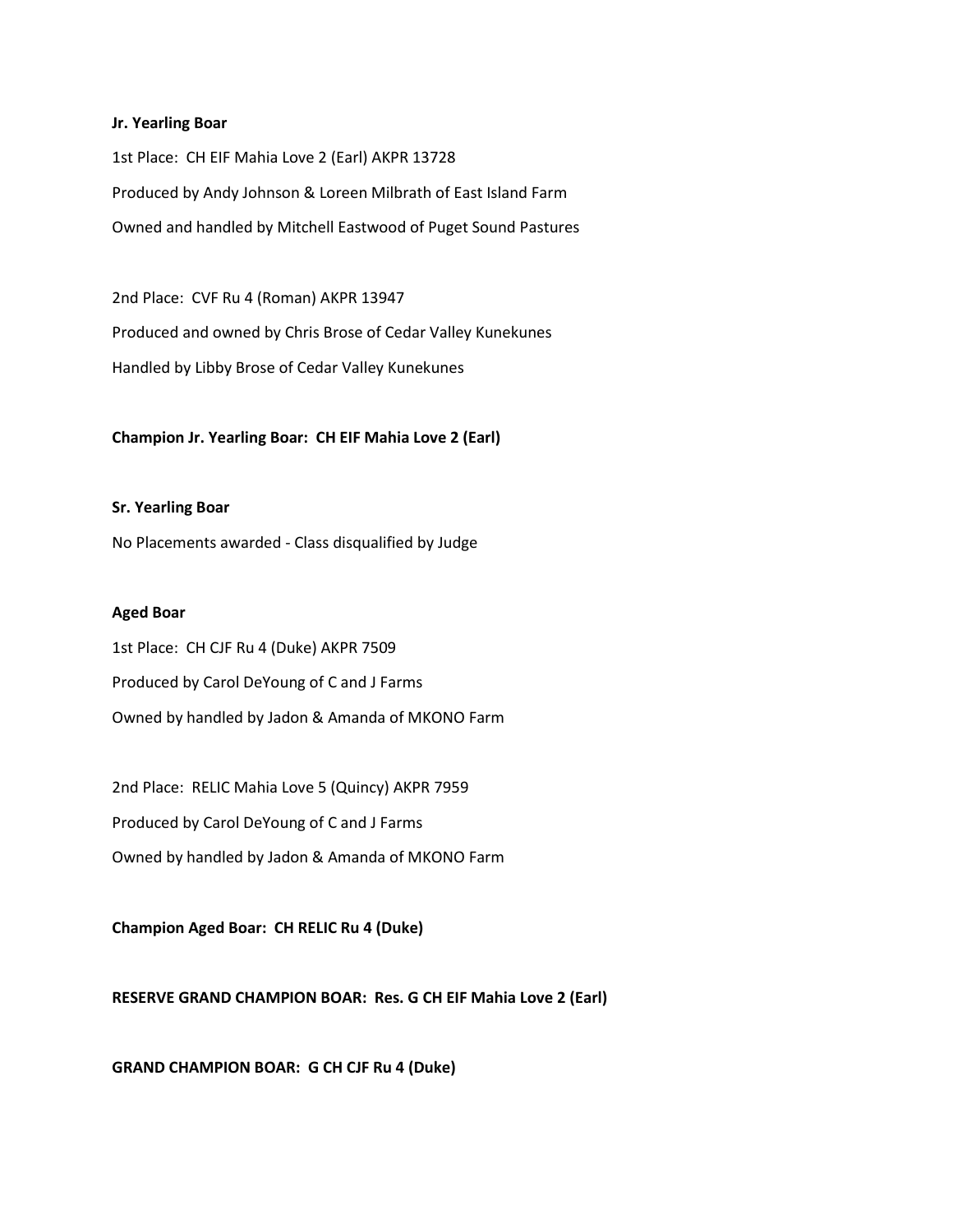#### **Jr. Sow**

1st Place: CH EIF Rebecca Gina (Coin Slot) AKPR 18922 Produced, owned, & handled by Andy Johnson & Loreen Milbrath of East Island Farm

2nd Place: ILF Tapeka 42 (Pepperette) AKPR 20494 Produced, owned, & handled by Tammy Keller of Ivanleigh Farms

**Champion Jr. Sow: CH EIF Rebecca Gina (Coin Slot)**

## **Sr. Sow**

1st Place: CH CVF Trish 3 (Maria) AKPR 15976 Produced, owned & handled by Mitchell Eastwood of Puget Sound Pastures

2nd Place: CVF Wilsons Gina 12 (Poppy) AKPR 15938 Produced and owned by Chris Brose of Cedar Valley Farm Handled by Libby Brose of Cedar Valley Farm

# **Champion Sr. Sow: CH CVF Trish 3 (Maria)**

**Jr. Yearling Sow** 1st Place: CH E80 Trish 3 (Charley) AKPR 14345 Produced by Kristen Leu of East 80 Farmstead Owned and handled by Emily Buehler O'Leary of North Fork Farms

2nd Place: CVF Jenny 1 (Jane) AKPR 12847 Produced and owned by Chris Brose of Cedar Valley Farm Handled by Libby Brose of Cedar Valley Kunekunes

**Champion Jr. Yearling Sow: CH E8 Trish 3 (Charley)**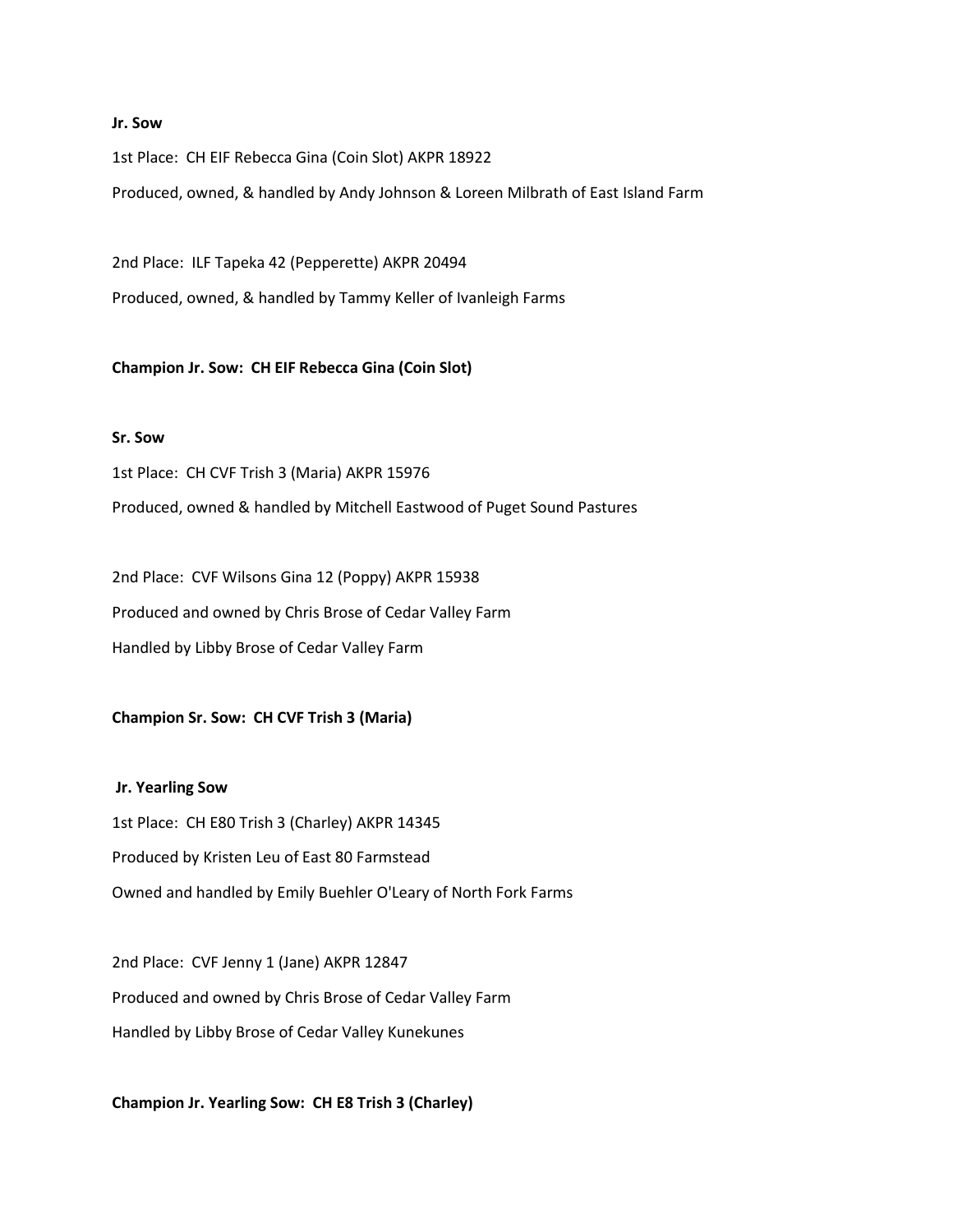#### **Sr. Yearling Sow**

1st Place: CH ILF Momona 5 (Honeycomb) AKPR 10770 Produced, owned & handled by Tammy Keller of Ivanleigh Farms

2nd Place: USA Rona 20 (Favourite) AKPR 10778 Produced and owned by Lori Enright of The Historic USA Herd Handled by Gloria Weise of Shamrock Farm

**Champion Sr. Yearling Sow: Res G CH ILF Momona 5 (Honeycomb)**

## **Aged Sow**

1st Place: CH RTK Rebecca Gina 2 (Dove) AKPR 7256 Produced by Tamara Moore of Rooty Tooty Kunes Owned & handled by Adah Hand of MKONO Farm

2nd Place: ILF Tapeka 4 (Wapeka ) AKPR 3334 Produced, owned & handled by Tammy Keller of Ivanleigh Farms

# **Champion Aged Sow: CH RTK Rebecca Gina 2 (Dove)**

## **RESERVE GRAND CHAMPION SOW: Res G CH ILF Momona 5 (Honeycomb)**

Handled by Tammy Keller of Ivanleigh Farms

# **GRAND CHAMPION SOW: S CH RTK Rebecca Gina 2 (Dove)**

Handled by Adah Hand of MKONO Farm

## **LOCKDOWN SUPREME CHAMPION: S CH RTK Rebecca Gina 2 (Dove)**

Handled by Adah Hand of MKONO Farm